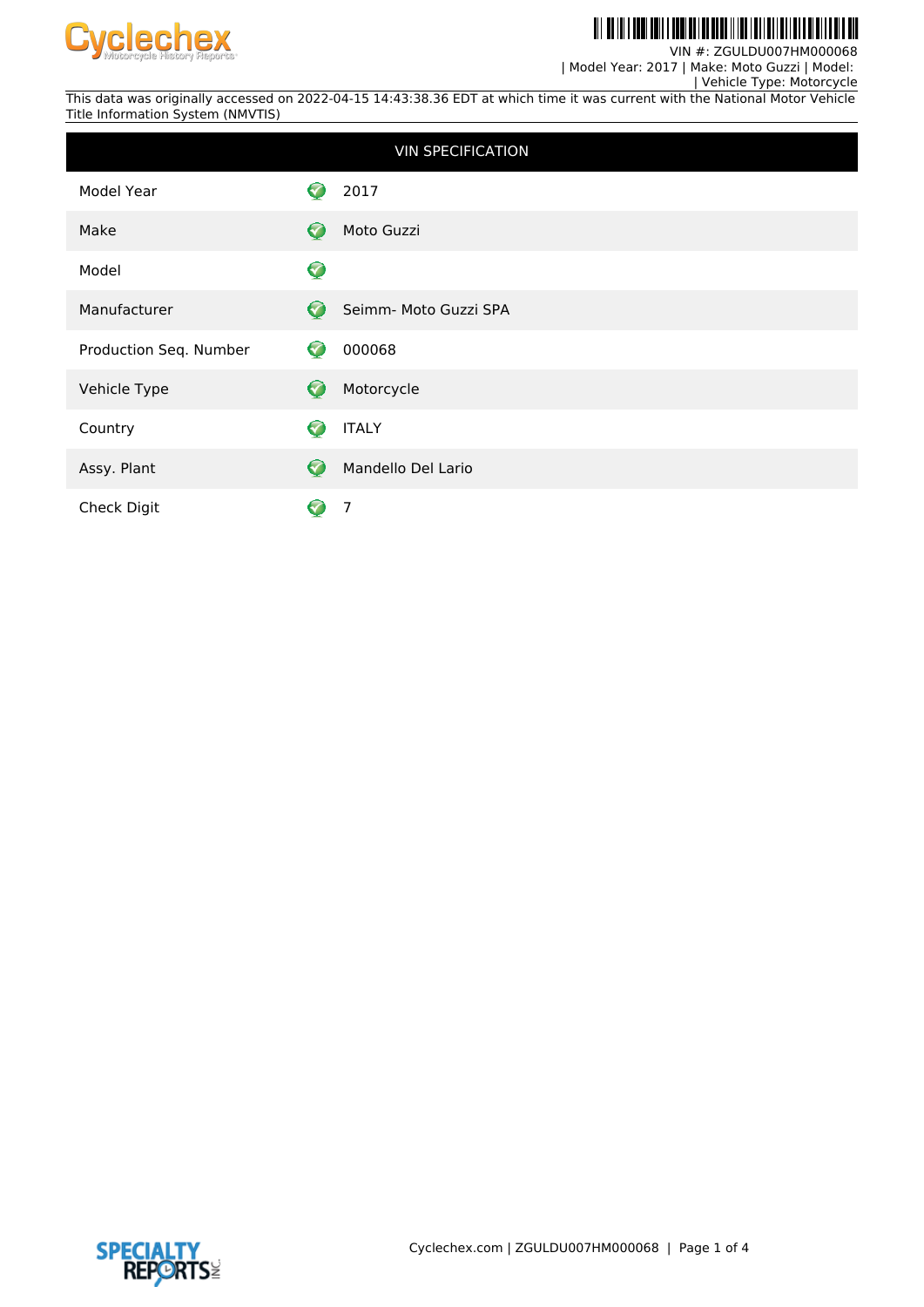

VIN #: ZGULDU007HM000068

 | Model Year: 2017 | Make: Moto Guzzi | Model: | Vehicle Type: Motorcycle

This data was originally accessed on 2022-04-15 14:43:38.36 EDT at which time it was current with the National Motor Vehicle Title Information System (NMVTIS)

## **MULTI-STATE VEHICLE HISTORY REPORT**

| <b>CONDITION HISTORY</b>       |           |                                       |  |  |  |
|--------------------------------|-----------|---------------------------------------|--|--|--|
| <b>Brand Category</b>          |           | <b>NMVTIS Search Result</b>           |  |  |  |
| <b>Total Loss</b>              | ❤         | No Title Brand found by Cyclechex.com |  |  |  |
| Salvage                        | €         | No Title Brand found by Cyclechex.com |  |  |  |
| <b>Disclosed Damage</b>        | 3         | No Title Brand found by Cyclechex.com |  |  |  |
| Bond                           | 0         | No Title Brand found by Cyclechex.com |  |  |  |
| Flood                          | ଚ         | No Title Brand found by Cyclechex.com |  |  |  |
| Cars/Cash for Clunkers         | ❤         | No Title Brand found by Cyclechex.com |  |  |  |
| Gray Market                    | ❤         | No Title Brand found by Cyclechex.com |  |  |  |
| Junk                           | $\bullet$ | No Title Brand found by Cyclechex.com |  |  |  |
| Manufacturer Brand             | $\bullet$ | No Title Brand found by Cyclechex.com |  |  |  |
| New/Re-Issued VIN              | ❤         | No Title Brand found by Cyclechex.com |  |  |  |
| Odometer                       | ❤         | No Title Brand found by Cyclechex.com |  |  |  |
| Rebuilt/Repaired/Reconstructed | 0         | No Title Brand found by Cyclechex.com |  |  |  |
| Dismantled                     | ❤         | No Title Brand found by Cyclechex.com |  |  |  |
| Rental/Taxi/Police             | $\bullet$ | No Title Brand found by Cyclechex.com |  |  |  |
| Agricultural/Logging Vehicle   | ଚ         | No Title Brand found by Cyclechex.com |  |  |  |
| <b>Title Copy</b>              | ❤         | No Title Brand found by Cyclechex.com |  |  |  |
| Antique/Classic                | 0         | No Title Brand found by Cyclechex.com |  |  |  |
| Undisclosed Lien               | S         | No Title Brand found by Cyclechex.com |  |  |  |

| <b>TITLE HISTORY</b> |               |                   |                   |           |  |  |
|----------------------|---------------|-------------------|-------------------|-----------|--|--|
| <b>State</b>         | <b>Status</b> | VIN               | <b>Issue Date</b> | Odometer  |  |  |
| Maine                | Current       | ZGULDU007HM000068 | 03/01/2019        | 386 Miles |  |  |
|                      |               |                   |                   |           |  |  |

No historical title records for this vehicle.

### JUNK AND SALVAGE INFORMATION

No Junk/Salvage Reportings Found

### RECALL DATA FROM NATIONAL HIGHWAY TRAFFIC SAFETY ADMINISTRATION (NHTSA)

No Recall Data Found

## INSURANCE INFORMATION

Occurrence **Reporting Entity Reporting Entity Date of Insurance Claim** 

No Total Loss Reportings Found

| LIEN INFORMATION                              |      |  |  |  |
|-----------------------------------------------|------|--|--|--|
| <b>Entity Title</b>                           | Date |  |  |  |
| There are no liens reported for this vehicle. |      |  |  |  |

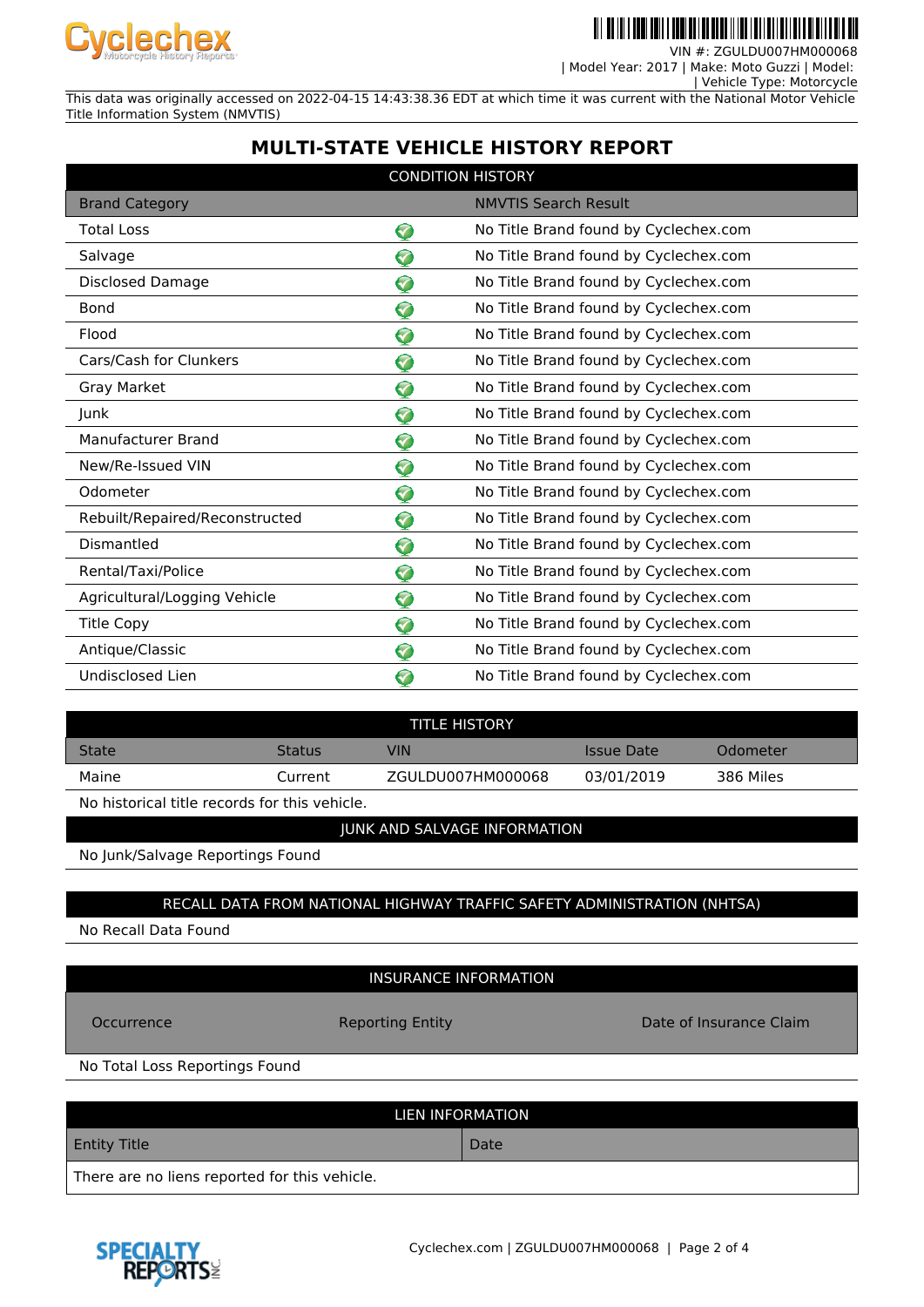

VIN #: ZGULDU007HM000068 | Model Year: 2017 | Make: Moto Guzzi | Model:

 | Vehicle Type: Motorcycle This data was originally accessed on 2022-04-15 14:43:38.36 EDT at which time it was current with the National Motor Vehicle Title Information System (NMVTIS)

Lien data does not include information on all motor vehicles in the United States because not all lienholders provide information to the source of this lien data.

| <b>DETAILS</b>        |                   |               |                 |  |  |  |
|-----------------------|-------------------|---------------|-----------------|--|--|--|
| <b>Standard Data</b>  |                   |               |                 |  |  |  |
| body-type             | <b>Street</b>     | check-digit   | Н               |  |  |  |
| country               | Italy             | engine-type   | 744 disp 2 cyls |  |  |  |
| identification        | ZGULDU007HM000068 | make          | Moto Guzzi      |  |  |  |
| model                 | V7 II Stone       | model-year    | 2017            |  |  |  |
| production-seq-number | 000068            | vehicle-class | <b>Street</b>   |  |  |  |

#### DISCLAIMER

## **NMVTIS Consumer Access Product Disclaimer**

The National Motor Vehicle Title Information System (NMVTIS) is an electronic system that contains information on certain automobiles titled in the United States. NMVTIS is intended to serve as a reliable source of title and [brand](https://vehiclehistory.bja.ojp.gov/nmvtis_glossary) history for automobiles, but it does not contain detailed information regarding a vehicle's repair history.

All states, insurance companies, and junk and salvage yards are required by federal law to regularly report information to NMVTIS. However, NMVTIS does not contain information on all motor vehicles in the United States because [some states](https://vehiclehistory.bja.ojp.gov/nmvtis_states) are not yet providing their vehicle data to the system. Currently, the data provided to NMVTIS by states is provided in a variety of time frames; while some states report and update NMVTIS data in "real-time" (as title transactions occur), other states send updates less

frequently, such as once every 24 hours or within a period of days. Information on previous, significant vehicle damage may not be included in the system if the vehicle was never determined by an insurance company (or other appropriate entity) to be a "total loss" or branded

by a state titling agency. Conversely, an insurance carrier may be required to report a "total loss" even if

the vehicle's titling-state has not determined the vehicle to be "salvage" or "junk." A vehicle history report is NOT a substitute for an independent vehicle inspection. Before making a

decision to purchase a vehicle, consumers are **strongly encouraged to also obtain an independent**

**vehicle inspection** to ensure the vehicle does not have hidden damage. The [Approved NMVTIS Data](https://vehiclehistory.bja.ojp.gov/nmvtis_vehiclehistory)

[Providers](https://vehiclehistory.bja.ojp.gov/nmvtis_vehiclehistory) (look for the NMVTIS logo) can include vehicle condition data from sources other than NMVTIS. NMVTIS data **INCLUDES** (as available by those entities required to report to the System):

Information from [participating](https://vehiclehistory.bja.ojp.gov/nmvtis_states) state motor vehicle titling agencies. Information on automobiles, buses, trucks, motorcycles, recreational vehicles, motor homes, and

tractors. NMVTIS may not currently include commercial vehicles if those vehicles are not

included in a state's primary database for title records (in some states, those vehicles are

managed by a separate state agency), although these records may be added at a later time. Information on "brands" applied to vehicles provided by participating state motor vehicle titling

agencies. Brand types and definitions vary by state, but may provide useful information about